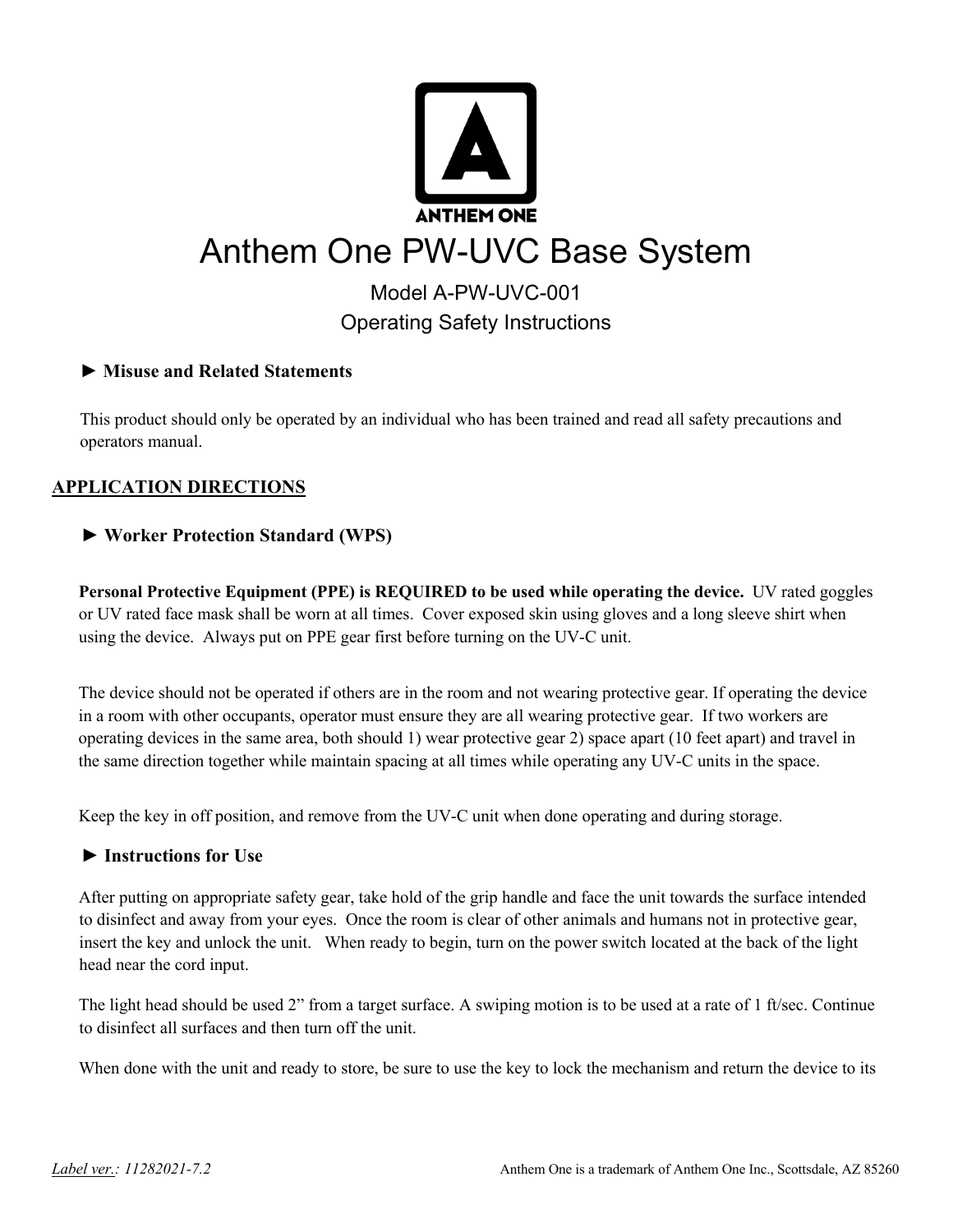storage container. Do not leave the key in the unit unattended.

#### **SERVICING**

Refer all servicing to manufacturer. Servicing is required when unit has been damaged in any way, such as when the power cord or plug is damaged, liquid has been spilled, or unit has been exposed to rain or moisture, or does not operate normally.

Do not attempt to open Unit or disassemble it. You run the risk of electric shock, and damage caused by disassembly is not covered by the limited warranty. Opening the device voids the manufacturer warranty. No user-serviceable parts are inside.

For servicing the Model A-PW-UVC-001 you may find a facility near you by referring to www.anthemone.com or 602- 837-4800 to contact manufacturer. Warranty is for one year from date of purchase.

#### **CLEANING**

Insure unit is powered off and locked before cleaning. Clean only with a dry cloth. Do not block any ventilation openings.

#### **IMPORTANT: READ BEFORE USE**

Read the entire **Directions for Use, Conditions, Disclaimer of Warranties and Limitations of Liability** before using this product.

By using this product, user or buyer accepts the following Conditions, Disclaimer of Warranties and Limitations of Liability.

**CONDITIONS**: The directions for use of this product are believed to be adequate and must be followed carefully. However, it is impossible to eliminate all the risks associated with the use of this product. Lack of performance, inefficacy or other unintended consequences may result because of such factors as weather conditions, presence of other materials, or the manner of use or application, all of which are beyond the control of Anthem One, Inc ("Anthem"). All such risk shall be assumed by the user or buyer.

**DISCLAIMER OF WARRANTIES:** TO THE EXTENT CONSISTENT WITH APPLICABLE LAW, ANTHEM MAKES NO OTHER WARRANTIES, EXPRESS OR IMPLIED, OF MERCHANTABILITY OR OF FITNESS FOR A PARTICULAR PURPOSE OR OTHERWISE, THAT EXTEND BEYOND THE STATEMENTS MADE ON THIS LABEL. NO AGENT OF ANTHEM IS AUTHORIZED TO MAKE ANY WARRANTIES BEYOND THOSE CONTAINED HEREIN OR TO MODIFY THE WARRANTIES CONTAINED HEREIN. TO THE EXTENT CONSISTENT WITH APPLICABLE LAW, ANTHEM, THE MANUFACTURER, OR THE SELLER SHALL NOT BE LIABLE WHATSOEVER FOR ANY CONSEQUENTIAL, SPECIAL, OR INCIDENTAL DAMAGES RESULTING FROM THE USE, HANDLING, APPLICATION, STORAGE OR DISPOSAL OF THIS PRODUCT OR FOR DAMAGES IN THE NATURE OF PENALTIES, AND THE BUYER AND THE USER WAIVE ANY RIGHT THAT THEY MAY HAVE TO SUCH DAMAGES.